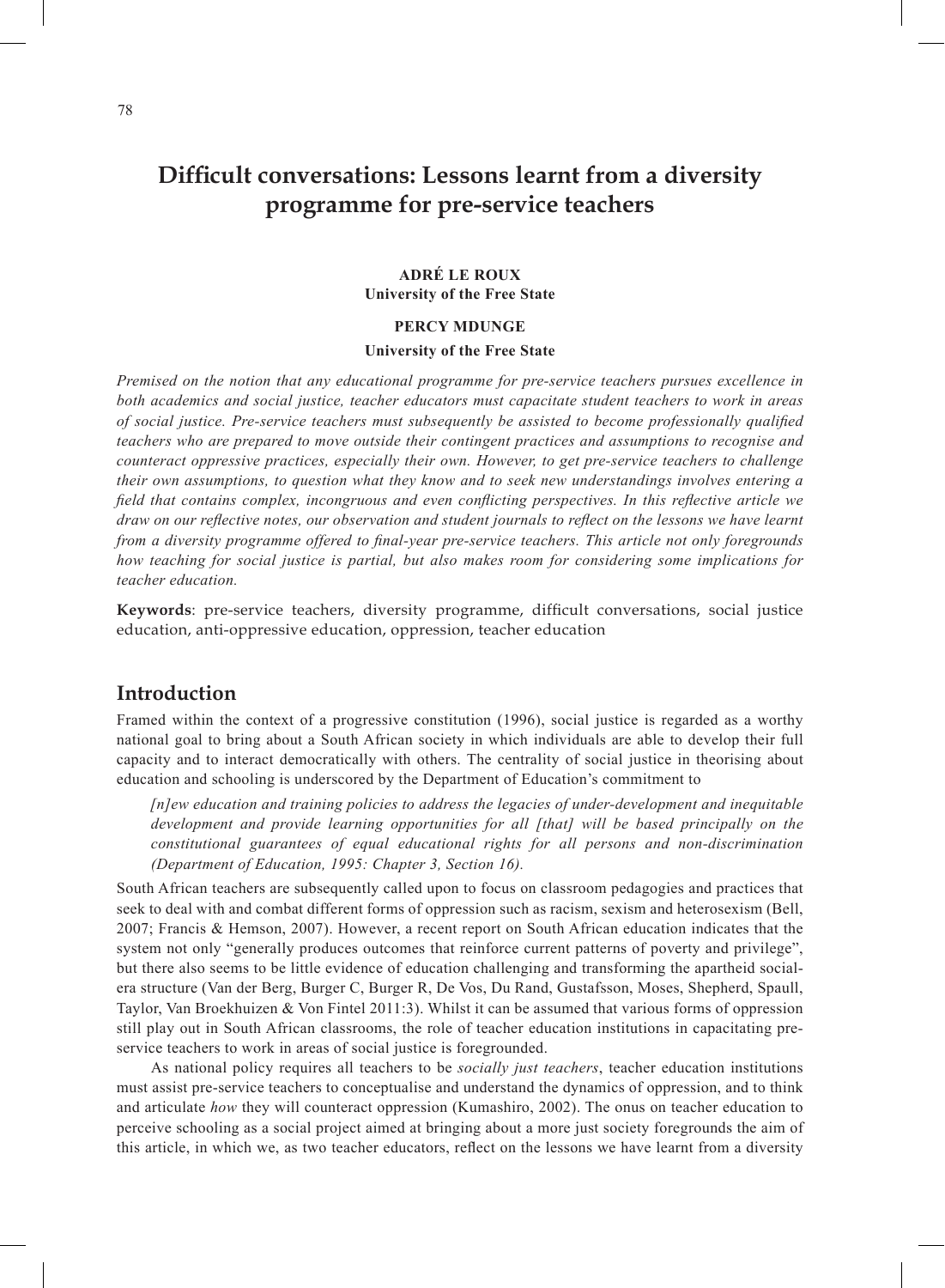programme introduced to final year B.Ed. Foundation Phase pre-service teachers. It is our contention that a reflection on our missteps and triumphs of our teaching for social justice will strengthen our ongoing attempt to create a space for pre-service teachers to develop an awareness of oppression, to question their own motives and assumptions, and to trouble the many approaches to challenge oppression in and beyond their future classrooms. In addition to the lessons we have learnt from our experience with the programme, we also indicate what should be considered when we think about teacher education.

# **The programme**

# Background and rationale

As with other institutions of higher education in South Africa, the University of the Free State was also compelled to reconsider its undergraduate programmes within the context of the newly enacted national policy on *The minimum requirements for teacher education qualifications* (Department of Higher Education and Training, 2011). Opting for an in-depth reconsideration of its programmes, the UFS Faculty of Education worked with the assumption that pre-service teachers must ultimately engage in schooling as both an academic and a social project (Nieto & Bode, 2008:10; Kumashiro, 2002:13). The re-curriculation process was the opportune time to consider a module based on the premise that for pre-service teachers to enter the individual maturity process of professional identity construction, they first need to understand and challenge their own multiple identities (Bell & Griffin, 2007). It is assumed that, by starting to challenge their own multiple identities, pre-service teachers will gradually become professionally qualified teachers who are prepared to move outside their contingent practices and assumptions to recognise and counteract oppressive practices, especially their own (Kumashiro, 2002:1).

We realised that the cohort of current students have had limited opportunity to engage with their own multiple identities and to reflect on how their own stereotypical beliefs can contribute to the marginalisation of learners. A request to work on issues of diversity with the final-year pre-service teachers resulted in a 7-week programme (1 period of 50 minutes per week) for the Foundation Phase students. This article is based on our reflection of this particular programme, and insights gained will be used to inform the presentation of the same programme for Intermediate Phase and Further Education and Training Phase students. In addition to creating the space for students to engage in issues of diversity, the programme also afforded us the opportunity to pilot some of the ideas conceptualised for inclusion in our new undergraduate teacher education programme.

# Themes and conceptual lenses

During the conceptualisation of the programme and having to decide what frameworks to introduce, we drew on Adams, Bell and Griffin's (2007) editorial work, *Teaching for diversity and social justice*. Although we gained valuable ideas from this source, it was important to frame our programme within the South African context. We wanted our students not to work with issues related to sexism, heterosexism and racism divorced from their own diverse contexts and real-life experiences; rather, we wanted them to start to question their own assumptions about what they regard as 'normal' and how their sense of 'normalcy' can be complicit with the marginalisation of those learners who are regarded as 'other' than the norm. The decision to work with sexism, heterosexism and racism was due to time constraints and is not meant to centralise these issues within the broader context of various forms of oppression. We also acknowledge that marginalisation involves, *inter alia,* learners from under- or unemployed families, learners with disabilities and learners with non-Christian religious backgrounds. In addition to working with three themes only, we also realised that we had little time and space to endlessly engage in students learning about and inventing strategies to counter oppression across the foundation phase grade levels and the content areas in which they will be required to work. We had to be realistic and settled on two broad programme outcomes, namely to get the students to start to engage with their own multiple identities and to develop an awareness of oppression and the myriad ways in which it can play out in classrooms. We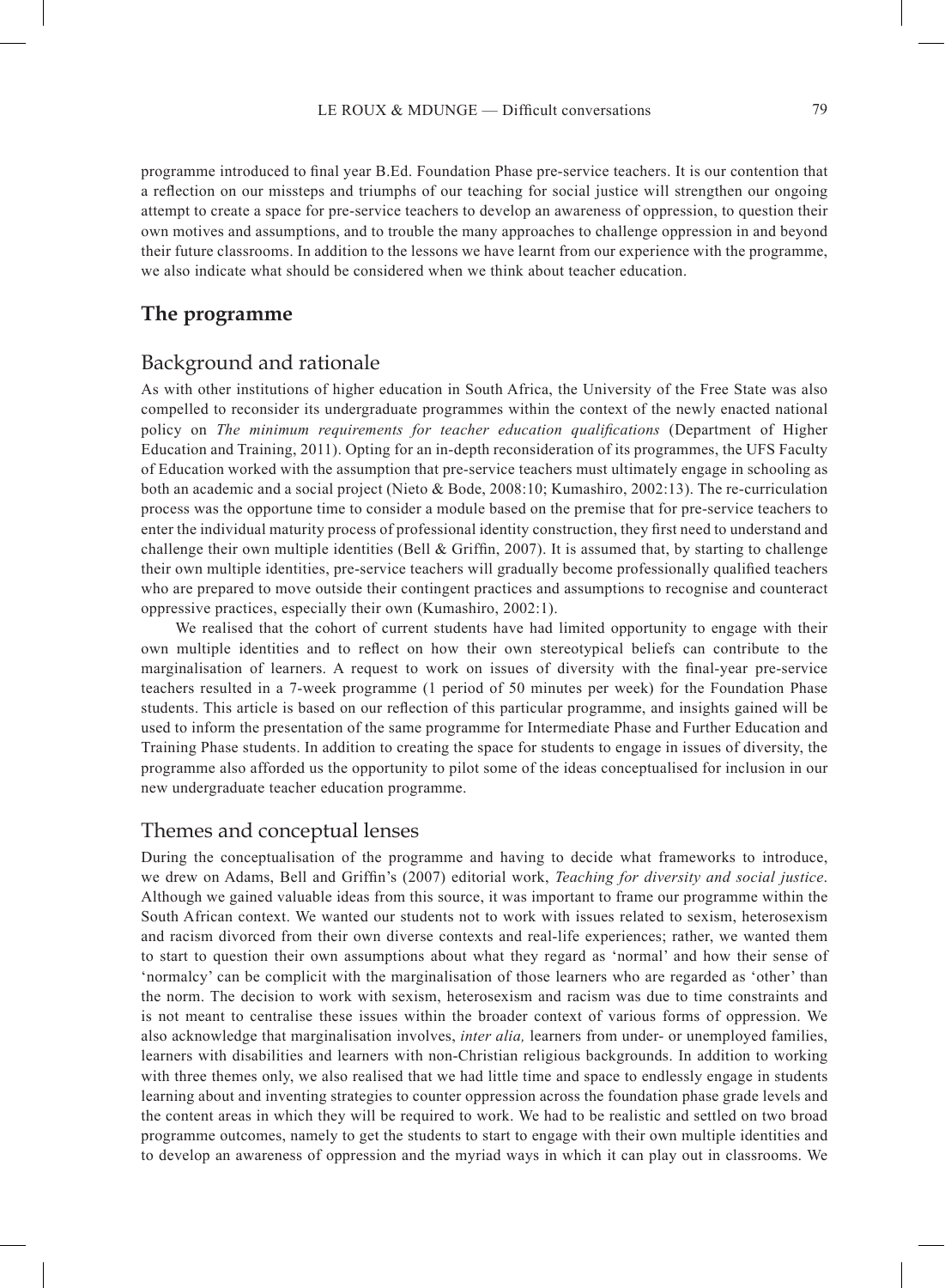wanted to create the space for our pre-service teachers to scrutinise their own stance to and assumptions about diversity issues (Kumashiro & Ngo, 2007:X).

In order for students to engage with and make sense of the three themes, especially in terms of where their own perceptions and prejudices come from, Harro's *Cycle of socialisation* (Harro, 2010) was introduced as a conceptual framework. Since the programme was structured in terms of several conceptual organisers and for the students to become familiar with this basic conceptual vocabulary, we drew on Hardiman and Jackson's (2007:35-48) *Theory of oppression*. We wanted our students to become conversant with concepts such as *agents*, *targets*, *privilege*, *disadvantage, internalised domination, internalised subordination* and various forms of *horizontal* and *vertical oppression*.

# Assumptions and identities

Although we agree with Kumashiro and Ngo (2007) that any approach and practice to work with issues of diversity is partial as it has both strengths and weaknesses, we premised the programme on the assumption that any programme makes some learning and change possible. Hence, the position from which we approached our engagement with issues of diversity in our conversations with our students is also the standpoint from which we write this article - to reflect on the partiality of our programme; thus to reflect on the lessons we learnt from entering a field that contains complex and conflicting perspectives (Kumashiro & Ngo, 2007:XIX).

We knew from the outset that with a diversity programme we were about to enter an uncertain space to which our students bring their own experiences, understandings and socialisations. Although we, as facilitators, share the same basic values and commitment to teach about power and privilege in relation to the intersections of, *inter alia,* gender, sexuality and race, we also enter the programme with our own multiple identities and personal experiences. It is subsequently important to introduce our identities: Adré is a middle-aged white female who was raised in a middle-class family during apartheid, buttressed in the comfort of white innocence. Working in higher education, she came to the project of teaching for social justice with the realisation that if we want teachers to disrupt the cycle of oppression, pre-service teachers must be assisted to understand oppression and to explore the possibilities that exist for social responsiveness and change within the school context. Percy is a 25-year old African male who was raised in a working-class family. During the first year of his training as an undergraduate student he enrolled for an elective module on Diversity, and since then his own learning has been dedicated towards teaching for social justice.

Despite our different identities, we share the same optimism that we could make a difference and, like North (2009:3), we regard our inadvertent biases as inescapable part of the human experience which could, through our interactions with our students, also be exposed to enable us to work through them.

# Our approach, student composition and ethical considerations

In our teaching approach we adopted a collaborative facilitation style characterised by informal dialogue and reflexivity, and centred on the notions of care and compassion. Whilst explicitly attempting to connect class conversation to our everyday life experience and that of our students, we constantly tried to get them to challenge their own assumptions, to question what they know and to seek new understandings (Landis, 2008). Due to the institution's language policy, all lectures are offered on a parallel-medium basis in both Afrikaans and English (cf. www.ufs.ac.za). By implication, the 7 periods resulted into 7 sessions for Afrikaans-speaking and 7 sessions for English-speaking students. As we collaboratively facilitated all sessions, we constantly engaged in code-switching. Although Percy only conversed with the students in English, Afrikaans-speaking students were encouraged to present their views in Afrikaans, with Adré translating into English. Although we were initially concerned that this approach might inhibit some students to express their views, it was well received:

*Although communication took place in Afrikaans and English, it never bothered me. I never felt that I didn't want to participate in the discussions because of the English. [S24]*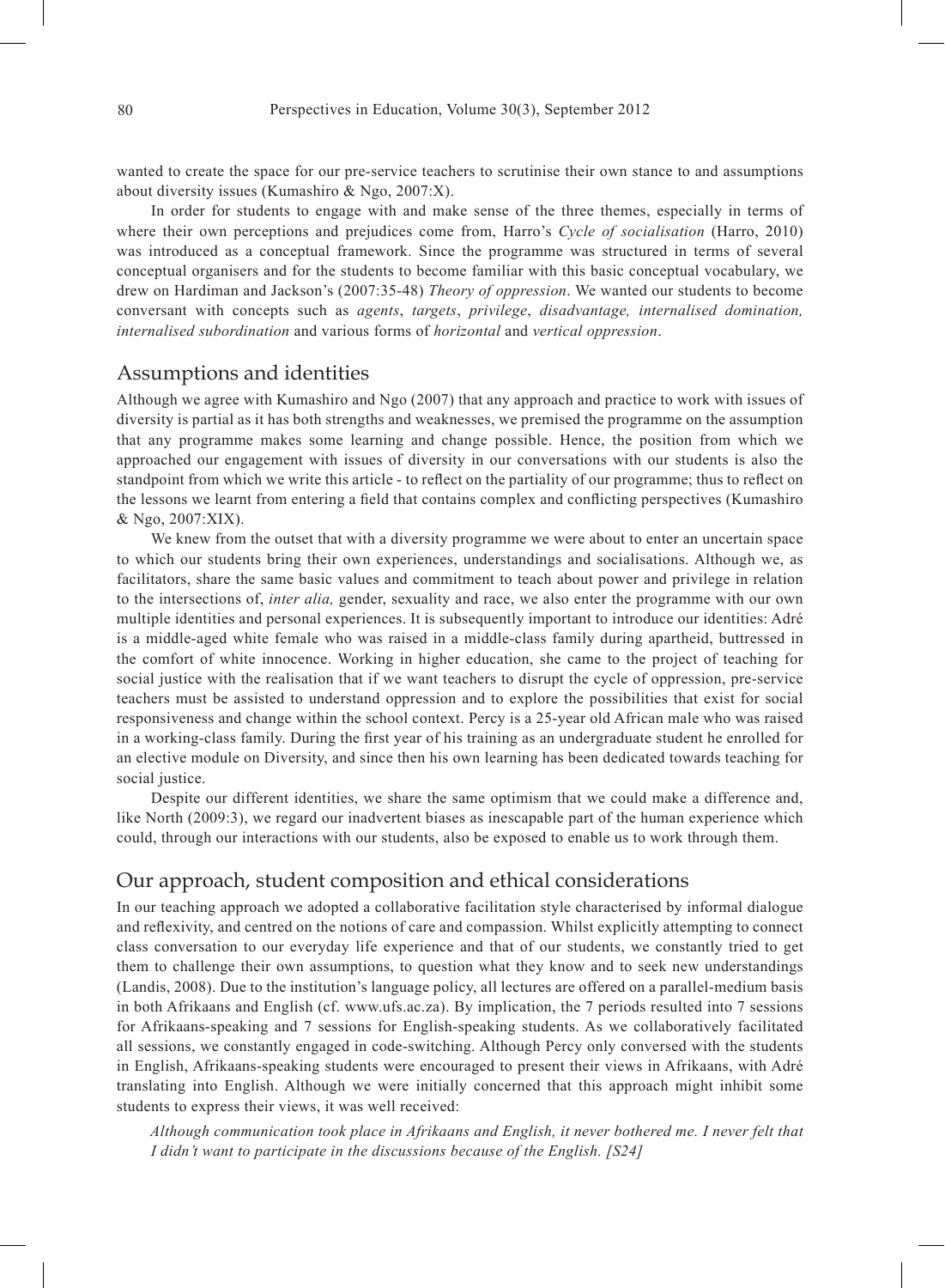The student composition itself posed certain challenges: all of the 91 final-year B.Ed. Foundation Phase students are females. The lack of diverse voices was further exacerbated by the fact that 86 of the students are white, 3 coloured and 1 African. Of the students, 77 are Afrikaans-speaking, while 14 are Englishspeaking. As Percy was the only black male voice in class, we had to ensure that his contributions and narratives were not perceived as representative of all black males.

Although class attendance is compulsory, not all students attended the sessions on a regular basis, presumably because the sessions did not involve formal assessment. Another contributing factor to nonattendance might be a growing feeling of discomfort with new forms of knowledge. Kumashiro (2002:6) notices that, although students desire to learn, their belief for normalcy and the affirmation that they do not oppress others often lead to a desire for the repetition of silence regarding difficult issues such as racism, sexism and heterosexism.

Students were required to keep a journal in which they reflected on their feelings and learning gains from each session. As this article is, in addition to our own experiences of and reflective notes on the sessions, also based on data drawn from students' journals, we sought and gained permission from the students whose journal entries we report. To protect their identity, no pseudonyms are used; rather, we opted for a reference system whereby students were randomly assigned numbers.

#### **Lessons learnt: Missteps and triumphs**

Our reflection is premised on the belief that we can learn from our students, but also from one another as we bring different experiences and knowledge to our collaborative attempt to work towards social justice. In the next section we reflect on our missteps and indicate how they make room for doing things differently. We also highlight some students' new realisations and unlearning. This reflection highlights two important aspects of teaching for social justice, namely the partiality of any programme and the partiality of our own teaching and learning.

# They wanted classroom strategies; we expected them to challenge their prejudices

Our intention with the programme was for our students to develop a basic understanding of how oppression works and to start to challenge their own assumptions and prejudices. Although we realised that due to time constraints it would not be possible to explore strategies to interrupt various forms of oppression, we hoped that the students would develop a commitment to become teachers who will actively and audaciously seek and come up with their own strategies to counter oppression.

However, it soon became evident that many students were less interested in challenging their own assumptions and prejudices; rather, they wanted us to *give* them strategies for classroom practice:

*I feel the classes could have been better used for techniques about how to teach. [S21]*

Some students were also of the opinion that the topics themselves are problematic in that they are not suitable for discussion in the Foundation Phase:

*Today we spoke about homosexuality. I think this topic must not be shared with Foundations Phase learners. These learners are still too small and they will get confused. [S19]*

Although we conceptualised the outcomes for the programme beforehand, we failed to clearly communicate the outcomes for the programme, in general, and for each session, in particular. We soon realised that the students entered the programme expecting to be *taught* certain strategies to become better teachers. This expectation could also have been fed by the fact that the allocated periods were part of a year module that primarily focuses on teaching practice, including various teaching strategies. As we realised that some students thought that we expected them to actually teach topics such as sexism, heterosexism and racism in their Foundation Phase classes, we were under no illusion that the outcomes were not going to be reached by many of the students. In an attempt to help our students notice how they themselves were socialised by powerful forces to take up particular roles and to find connection with real-life experiences,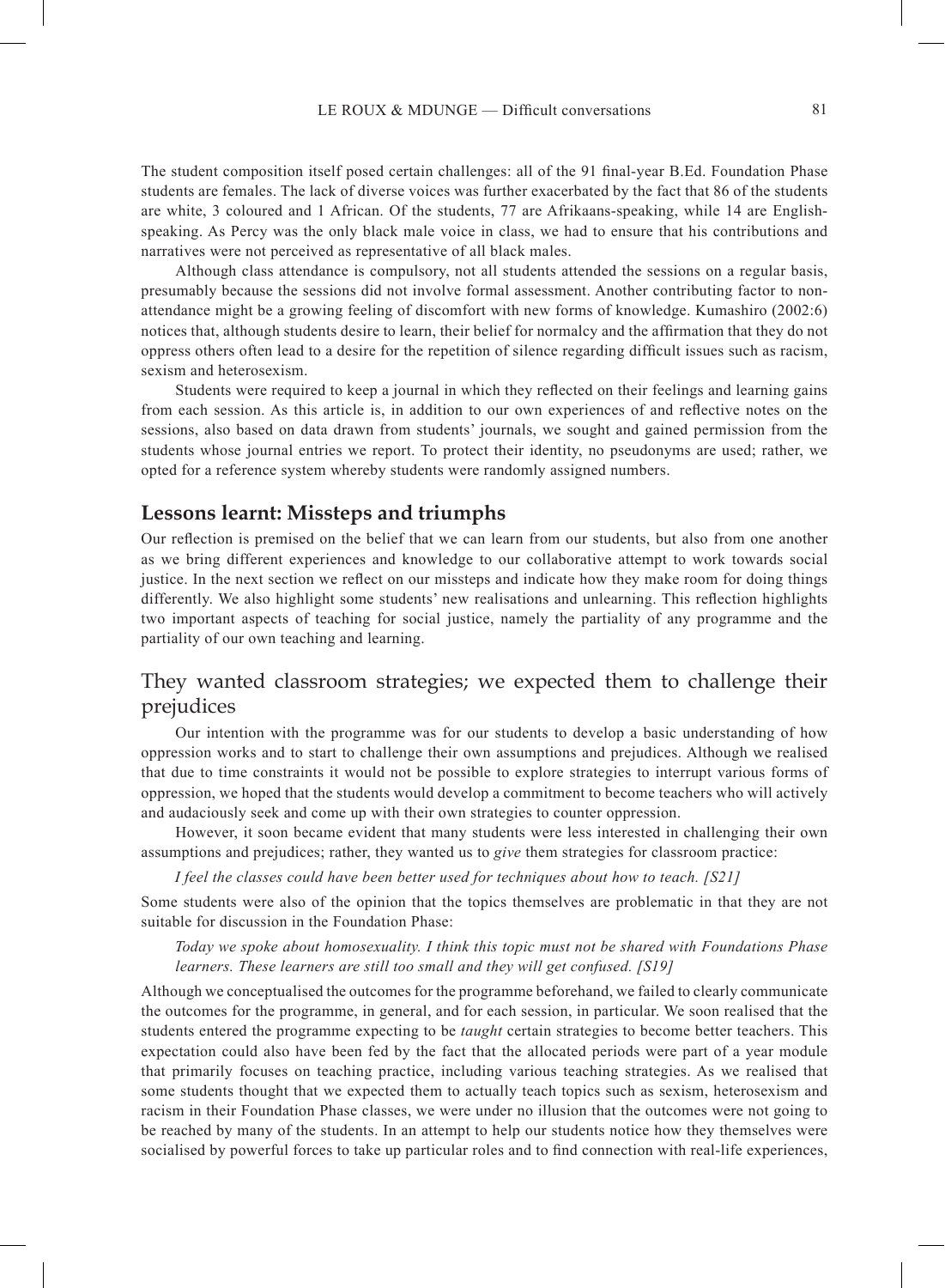we continuously referred them to the *Cycle of socialisation*. We hoped that they would realise how they, as future Foundation Phase teachers, will not only contribute to the socialisation of their learners, but that they can make a conscious decision to interrupt the cycle of oppression and stand up for change (Harro, 2010:51). However, some persisted:

*I feel the classes were an absolute waste of time. I didn't learn anything. I feel that our time could have been used in better ways. For e.g., they could have offered classes to teach us techniques. [S16]*

Although we will in future set out the outcomes for the programme from the outset and continuously remind our students thereof, we also have to accept that we cannot prepare our students to respond in certain ways. Outcomes may serve as guidelines and reminders, but we will have to consciously remind ourselves that our students will respond differently since they use different lenses to make sense and react to what they learn (Kumashiro, 2004:112).

But, as with all approaches to counteract the many forms of oppression, our programme also opened new spaces for some students:

*I learnt a lot about myself and my eyes were opened regarding prejudice and stereotyping on my behalf that I never knew was there. Now that I am nearing the time to get my degree and become a teacher, I realise the big responsibility I have to teach these young impressionable minds. [S3]*

The diverse reactions of our students underscore the partial nature of the knowledge they bring to class and how our own views regarding issues of diversity have strengths and weaknesses. However, we soon realised what Obear (2007) meant by her comment that "facilitating dialogues about issues of diversity, inclusion and equity can be challenging and stressful work".

#### Racism as a major trigger

Literature on teaching for social justice is interspersed with reflections on how the introduction of issues of race, class and gender and concomitant oppression "often generates powerful emotional responses in students that range from guilt and shame to anger and despair" (Tatum, 1992:1-2; North, 2009). When conceptualising the programme, we discussed the possibility of racism as a trigger event that might evoke strong emotional responses from our students. Given the legacy of our racialised past and the emotional reaction often evoked when referring to racism, we decided to first deal with sexism and heterosexism before tackling racism. Thus, while we expected race and racism to be a trigger event later in the programme, we were not entirely prepared for our students' resistance after two periods into the programme. Apparently, the lodging of a formal complaint was triggered by the introduction of the theory of oppression; more specifically, reference to *white people as agents* and *black people as targets* triggered an almost instantaneous emotional response from some students. Unlike our Teaching and Learning Manager who was concerned with a grievance procedure that was set into motion, we were cautiously excited about the new space the students opened.

#### *We did not prepare the students for feelings of discomfort*

We realised that the complaint came from a position of white privilege, but also stemmed from a feeling of guilt. Most students equate racism with apartheid, and by claiming that they were not part of apartheid, they work with the assumption that racism ended with the abolishment of apartheid itself. They subsequently find it difficult to recognise their own privilege and to reflect on the possibility that they might unconsciously discriminate in their classes on the basis of race:

*Racism is not something we like to talk about because it is made such a big thing, but we didn't really live in that time … it is no longer a problem. [S13]*

The students' response to the issues of race and racism reminded us of Kumashiro's (2002:4) statement that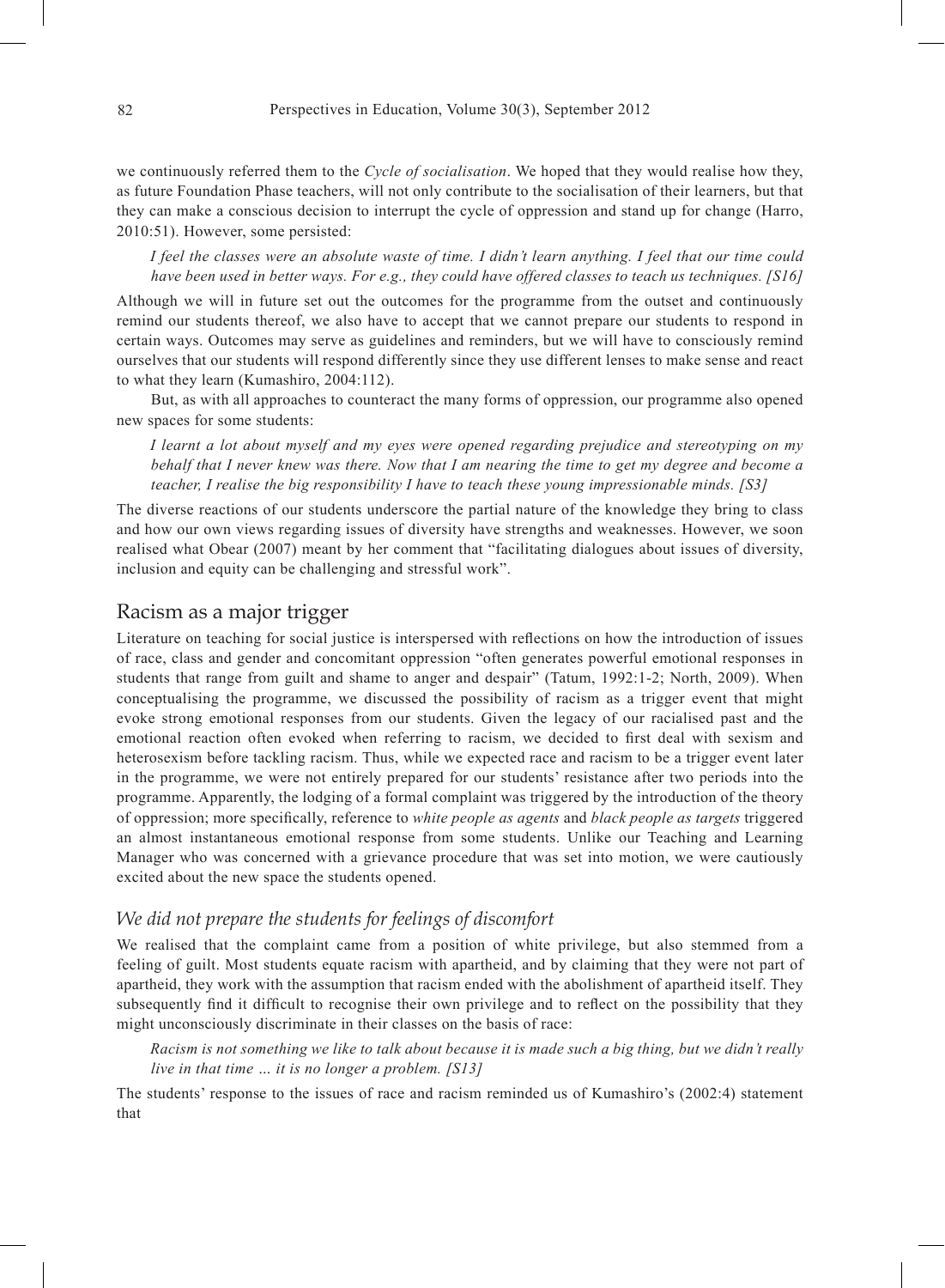*the desire to learn only what is comforting goes hand in hand with a resistance to learning what is discomforting and this resistance often proves to be a formidable barrier to movements towards social justice.*

Whilst the latter was reflected in some journals where students indicated that they have learnt nothing from the programme, we realised that we did not prepare our students for the discomfort they might experience during the programme nor for the possibility of being pushed from their comfort zones, and how to make sense of their discomfort when this happens.

To make use of this new space our students created, the programme was put on hold and the concepts of *comfort zones*, *learning edges* and *triggers* were discussed (Hardiman & Jackson, 2007). The students were encouraged to reflect on discussions in the programme that made them feel uncomfortable. The aim of this session was to help them understand how one is often pushed from a comfort zone when new information is discussed. Words and phrases may serve as triggers to stimulate emotional responses. Finding oneself on the edge of one's comfort zone, there is a choice: one may choose to resist the new information, or one could seize the opportunity to expand one's understanding. We realised that, if this conversation took place during the first session, concepts such as *comfort zones*, *learning edges* and *triggers* could have served as guides for our students.

Although we will in future prepare our students from the outset for discomfort and unexpected emotional reactions they may encounter during the programme, having this conversation at a 'late' stage of the programme was not 'too' late:

*I was also first upset with some of the things we discussed, but when the lecturers explain it in such a way [comfort zones, learning edges and triggers], I had a better understanding ... We can only benefit from it and it will not only enrich you as a person, but as a teacher. [S36]*

#### *We were too focused on introducing basic conceptual vocabulary*

Once we identified the *Theory of oppression* as the major triggering event, we realised that we were so focused on introducing the basic conceptual vocabulary that we never engaged in a critical discussion of the theory itself. As with all theories, this theory also has its strengths and weaknesses and it was not our intention to present it as a 'grand theory'. Rather, we wanted the theory to provide our students with a lens through which to examine and better understand how oppression operates as a system that maintains advantage and disadvantage based on social group memberships (Hardiman & Jackson, 2007:58). However, given the defensiveness with which some students responded to the theory, we realised that they perceived the theory as our perception of an 'absolute truth':

*I was very uncomfortable in this class and felt like they want to force a certain feeling and way of being onto us. I do not think their information is very accurate. [S16]*

In future we will explain the role of theories, in general, and then enter into a critical discussion about the *Theory of oppression,* in particular. It is important for the students to understand that a theory can serve as a helpful conceptual framework to make sense and meaning of new information and awareness. No theory should, however, be uncritically accepted, and a critical discussion of the theory can help students work through their own perceptions of new historical conditions in post-apartheid South Africa.

### *Navigating and managing our own triggers*

In our attempt to make sense of our students' response, we first reflected on our reaction and feelings to the complaint. As facilitators, we also bring to the learning environment our own fears, stereotypes, memories of past traumas and current experiences, and we were unexpectedly triggered by the students' defensiveness. Obear (2007:23) argues that triggering events can be effectively navigated, providing that facilitators are prepared to "effectively manage themselves when they are triggered so that they both model the skills and attitudes they are teaching in the session". It was subsequently imperative for us to reflect on our own emotions before we continued to work with our students.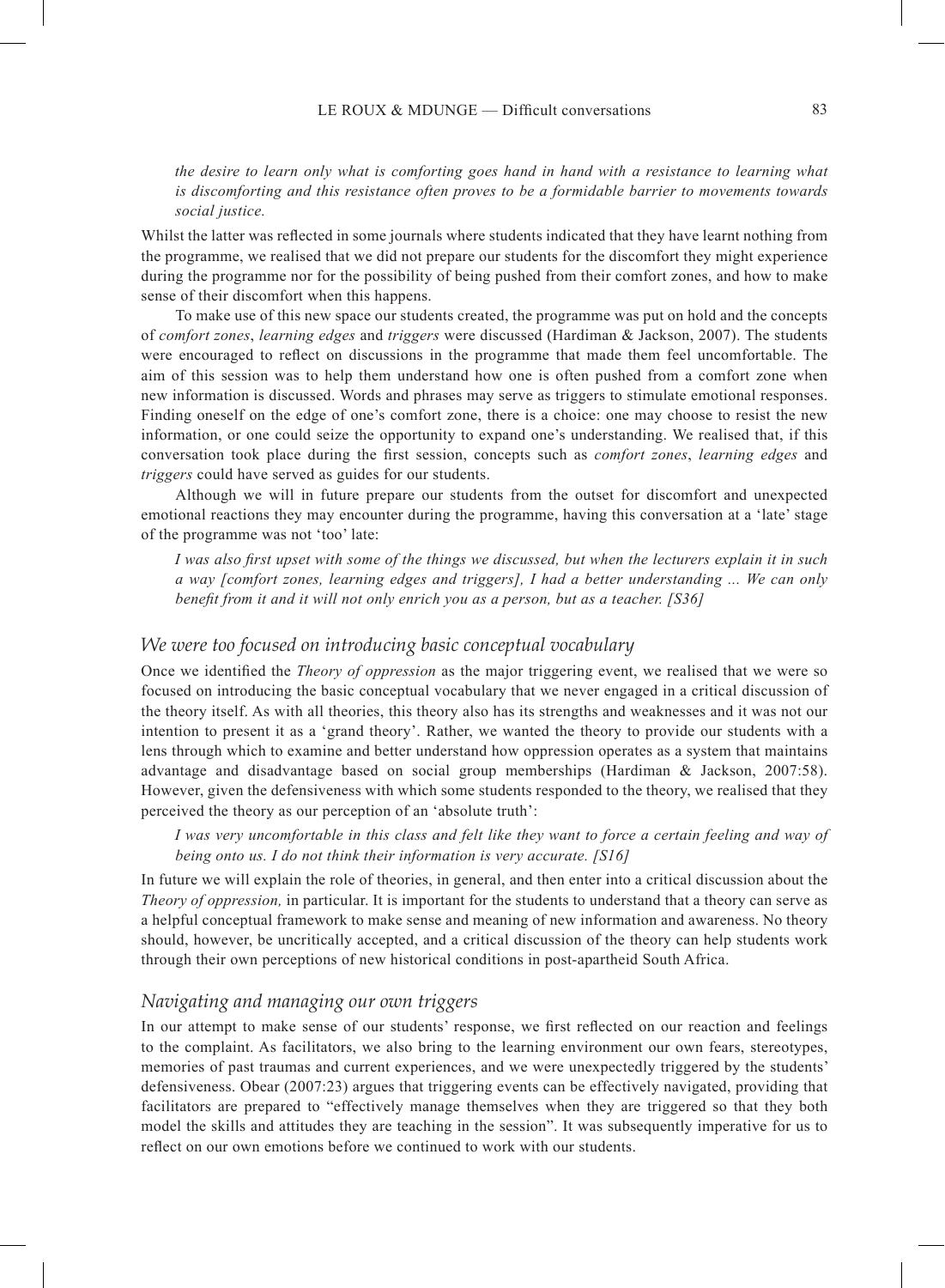Unlike Percy who immediately connected the complaint to the possibility of him being black, Adré did not even consider her whiteness as a reason for the complaint. Whilst the timing of the complaint was unexpected, she was not surprised at the complaint itself, nor at the reasons offered for the complaint. Working with issues of whiteness in her own research, she understood and expected that part of the privilege of being white is that one could choose not to hear and not to know (Steyn, 2001:9). However, she discovered within herself a hint of impatience with some students' commitment to not critically interrogate how their own prejudices can feed into contemporary reification and replication of injustices. In this regard, she realised that she has to intentionally navigate her impatience so as not to compromise the upholding of the principle 'not to harm'.

Percy's lived experiences regarding issues of race and racism influenced the manner in which he reacted. Having experienced and witnessed racist situations in the past, it was an immediate trigger to see students shying away from discussing racism based on their claim that we are now all equal. The students' complaint subsequently led to a feeling of guilt as he reflected on questions such as: "Had I made the students feel guilty for the continued existence of racism?"; "Was my identity as a black person in any way evoking discomfort among the students when it comes to discussing issues of race?". This led to the realisation that it is important to constantly affirm that they cannot take responsibility for the existence of oppression (Harro, 2010), but that at the same time they need to be motivated to work towards challenging its continued existence.

#### Not all was always civil

Landis (2008:i) argues that the art to respectfully argue, including the effort to find mutual solutions, seems to be in trouble. When working with challenging content, we knew that care should be taken that students are not marginalised for their conflicting perspectives. In order to create a space in which students could feel safe to express their opinions, they were asked to collaboratively identify guidelines for class discussions (Hardiman & Jackson, 2007:54). Although the aim of these discussion guidelines was to help with the development of trust and safety, we made the mistake in assuming that the mere identification of such guidelines was sufficient. We did not engage the students in a discussion of each guideline, nor were they asked to identify indicators for each guideline. Although the conversations during the sessions evoked conflicting responses, we never experienced any emotional outbursts that spiralled into destructive class discussions. We thought all was well and only reminded the students of the discussion guidelines when they were asked to talk about their own feelings of discomfort. It was only during the final session and while working through the journals that we realised things were not as civil as we thought:

*Unpleasant things that came to the fore during the sessions were that some opinions in class caused friction amongst the students ... some lectures have caused the group to be torn into two. [S39]*

Journal entries reflecting the difficulty some students experienced when they were criticised and labelled after class for their opinions made us realise that we did not provide sufficient support for them to move into the contradiction phase. Bell and Griffin (2007:76) explain the contradiction phase as the phase in which activities encourage students to not only take risks, but also resist the tendency to relieve uncomfortable moments in class. So what will we need to do different? We will spend more time on the discussion guidelines, ensuring that students really understand the meaning of each guideline. We will visually display the guidelines during each session and remind the students thereof. We hope that the combination of these guidelines with the preparation of the students for feelings of discomfort might make it easier for them to express their own confusion and to reflect on their own struggle with complicated issues as they arise.

Despite some students feeling judged by fellow students for their opinions, most students expressed an appreciation for the informal approach:

*I enjoyed being actively involved during each session. It was nice to engage in discussions, to argue at times, to share opinions ... The facilitators treated us as equals and they respected our opinions. [S28]*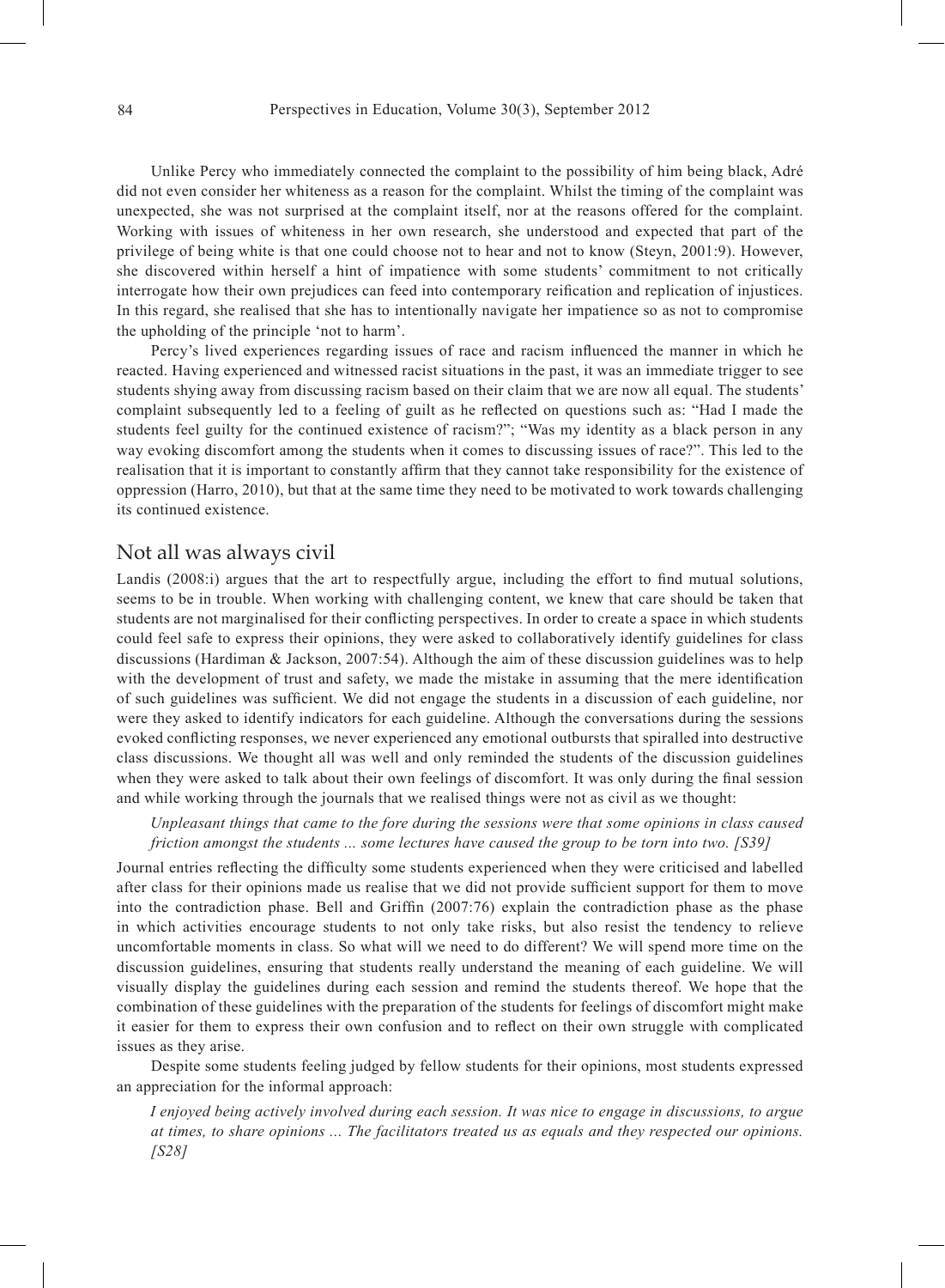However, not all students enjoyed hearing different opinions and some perceived conflicting opinions in a negative light. We were somewhat surprised by this, especially as we thought we succeeded in effectively dealing with controversy:

*About every time that the class took part in discussions it turned into a negative discussion because students disagree about things and then it made the class very unpleasant. [S17]*

As we accept that part of our task is to "show students how to transcend the boundaries of their own perceptions, and engage respectfully with new ideas" (Landis, 2008:i), we realised that we need to make sense of these negative experiences. From the journal entries it was evident that the students are more used to classes where the lecturing style requires them to be mostly passive recipients. It was noticeable how most students expressed their appreciation for a space in which they felt their opinions were respected and they were treated as equals. However, students who feel safer in what is perceived to be a 'pleasant' space where all are in agreement may feel threatened when different perspectives challenge the frameworks they use to affirm their own identities and knowledge. It is this desire for certainty that often compels students to resist learning something that disrupts their common-sense view of the world (Kumashiro, 2004). In reflection, we realised that, although our programme will necessarily disrupt what our students perceive as certain, we need to constantly think of different and innovative ways in which we can make our programme inclusive for *all* voices to be heard.

### **Implications for teacher education**

This article affirms our understanding that, as teaching for social justice is always partial, we as teacher educators are required to be continuously reflexive about how our own teaching and learning are partial. In addition, the lessons we have learnt also highlight some implications for the inclusion of social justice education in initial teacher education (ITE).

Any programme for ITE should foremost be informed by the link between the constitutionally protected right to education and the development imperative whereby teachers, among others, are required to "free the potential of each person" (RSA, 1996: Preamble). Within the context of teacher education, pre-service teachers must be capacitated to advance the "acquisition, integration and application of different types of knowledge practices or learning" (DHET, 2011: Section 3), and to confront inequalities and stratification in schools that hamper the freeing of all learners' potential. The imperative for teacher education to include social justice education is underscored by Kollapen's (2006) argument that the realisation of the right to education, thus the freeing of everybody's potential, is a precondition to creating "the conditions for the attainment of substantive equality and social justice". The dual purpose of schooling, namely the pursuit of excellence in academic and social justice (Kumashiro, 2004), subsequently highlights the challenge for teacher education programmes to not only find a balance between the two goals, but also strengthen their interconnection.

Our pre-service teachers' expectation to be *taught* strategies to be 'good teachers' and their desire for pleasant spaces where all are in agreement highlight the tendency of teacher education programmes to focus on producing "technicists who may be able to replicate performance in similar contexts, but who are severely challenged when the context changes" (DHET, 2011: Section 3). As South African education is still producing unequal learning outcomes that reinforce patterns of poverty and privilege (Van den Berg *et al.,* 2011), teacher education should adopt a systematic approach to critically consider how pedagogy and curriculum are infused with values of social justice. As teacher educators, we should remain reflexive about the way in which the curriculum prepares pre-service teachers to become professional teachers who offer rigorous education of high quality, whilst simultaneously being responsive to the economic, social and political conditions in schools and society that inexorably affect the lives of our learners (Nieto  $\&$ Bode, 2008). As such, modules on social justice should not be treated as merely *in addition* to or as *addons* in the pursuit of competence in teaching subjects. Rather, we argue for the inclusion of modules in teacher education programmes that not only address education for social justice as deeply inscribed habits of feeling and thinking shaped by discursive habits (Petrovic & Rosiek, 2003), but also infuse pedagogy and curriculum across the board with values of fairness, respect, dignity and generosity. Teaching for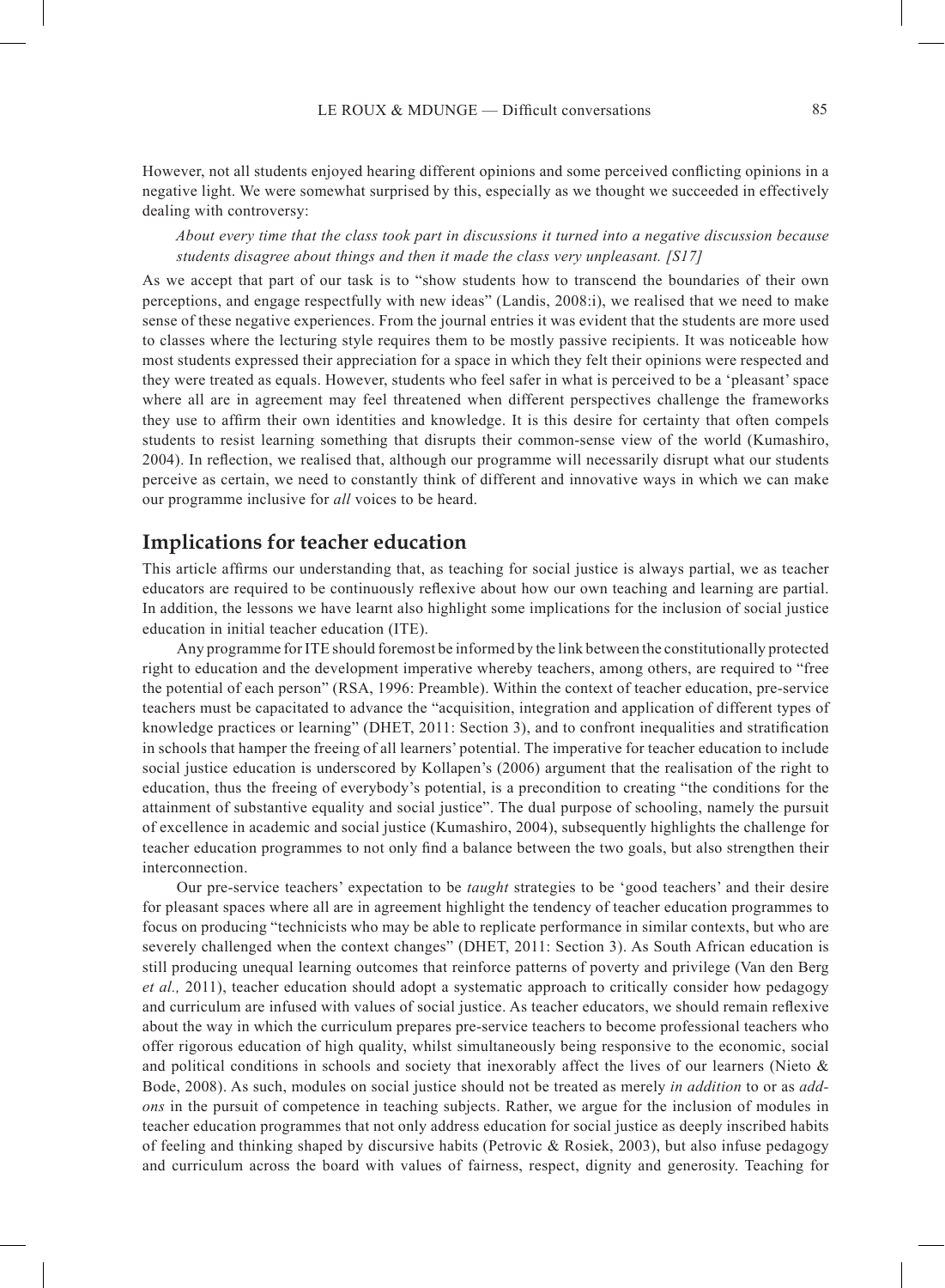social justice should therefore not be confined to so-called social justice modules and programmes; rather, it is important that *all* teacher educators become allies in the quest to deliver socially just teachers "who have a sense of their own agency as well as a sense of social responsibility toward and with others, their society, and the broader society in which we live" (Bell, 2007:1-2).

The disjunction experienced by some of our pre-service teachers between their perceived non-sense and the relevance of our diversity programme stresses the need for teacher education to strengthen the interface between professional identity construction and the development of agency for change. As a dynamic process that begins during teacher education, teacher professional identity construction involves and evolves the way in which pre-service teachers start to imagine themselves as future professionals (Beijaard, Verloop & Vermunt, 2000:750). Whilst teacher education sets this individual maturity process into motion, a teacher education programme informed by a meaningful balance between teaching for academic excellence and teaching for social justice has the potential to affect pre-service teachers' ability to start to imagine themselves as agents of change. It is assumed that, when the process of professional identity construction remains informed by pedagogy of reasoning and action for academic achievement *and* for social justice, pre-service teachers will become action-oriented professional teachers who are prepared to use power and influence to make decisions that affect positive social change (Moore, 2007:592).

### **References**

- Bell LA 2007. Theoretical foundations for social justice education. In M Adams, LA Bell & P Griffin (eds), *Teaching for diversity and social justice*. New York: Routledge, 1-14.
- Bell LA & Griffin P 2007. Designing social justice education courses. In M Adams, LA Bell & P Griffin (eds), *Teaching for diversity and social justice*. New York: Routledge, 67-87.
- Beijaard D, Meijer PC & Verloop N. 2004. Reconsidering research on teachers' professional identity. *Teacher and Teaching Education*, **20**:107-128.
- Department of Education 1995. *White Paper on Education and Training.* Pretoria: Government Printers.
- Department of Higher Education and Training 2011. *The Minimum Requirements for Teacher Education Qualifications.* Pretoria: Government Printers.
- Francis D & Hemson C 2007. Rainbow's end: Consciousness and enactment in social justice education. *Perspectives in Education*, **25(1)**:99-112.
- Hardiman R & Jackson B 2007. Conceptual foundations for social justice education. In M Adams, LA Bell & P Griffin (eds), *Teaching for diversity and social justice*. New York: Routledge, 35-48.
- Harro B 2010. The cycle of socialization. In M Adams, WJ Blumenfield, C Castaňeda, HW Hackman, ML Peters & X Zύňiga (eds), *Readings for diversity and social justice*. New York: Routledge, 45-51.
- Kollapen J 2006. *School violence.* Opening address at a public hearing (transcription), 28 September.
- Kumashiro KK 2002. *Troubling education: Queer activism and anti-oppressive pedagogy.* New York: RoutledgeFalmer.
- Kumashiro KK 2004. Uncertain beginnings: Learning to teach paradoxically. *Theory into Practice*, **43(20)**:112-115.
- Kumashiro KK & Ngo B (eds) 2007. *Six lenses for anti-oppressive education.* New York: Peter Lang.
- Landis K (ed) 2008. *Start talking. A handbook for engaging difficult dialogues in higher education*. Anchorage: University of Alaska Anchorage and Alaska Pacific University.
- Moore F 2007. Agency, identity and social justice education: Pre-service teachers' thoughts on becoming agents of change in urban elementary science classrooms. *Research in Science Education,* **38**:589- 610.
- Nieto S & Bode P 2008. *Affirming diversity. The socio-political context of multicultural education*. <sup>5th</sup> edition. Boston, MA: Pearson.
- North CE 2009. *Teaching for social justice? Voices from the front lines.* London: Paradigm Publishers.
- Obear K 2007. Navigating triggering events: Critical skills for facilitating difficult dialogues. *Generational Diversity*, **15(30)**:23-29.